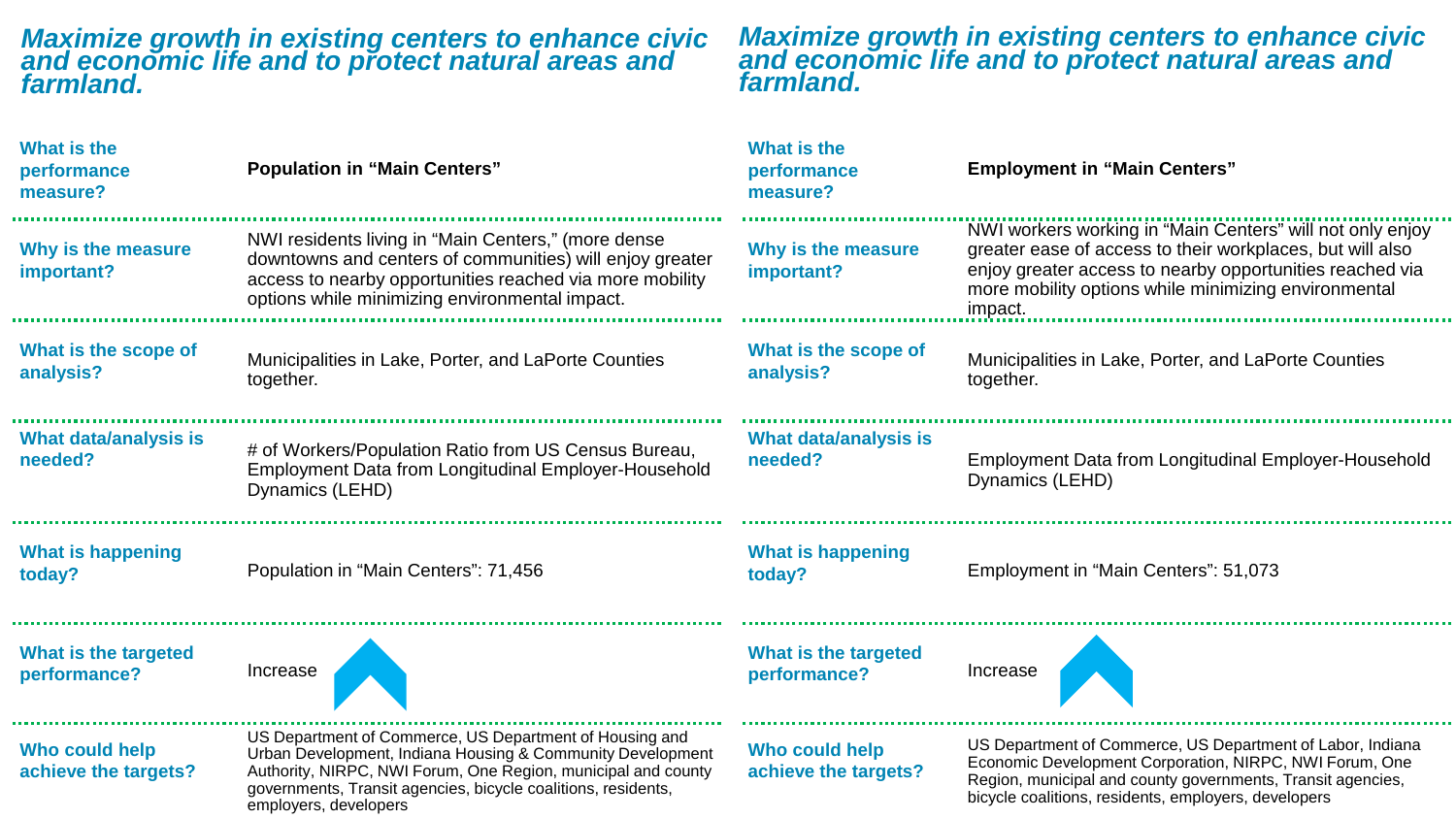## *Maximize growth in existing centers to enhance civic and economic life and to protect natural areas and farmland.*

coalitions, residents, employers, developers

## *Maximize growth in existing centers to enhance civic and economic life and to protect natural areas and farmland.*

employers

| What is the<br>performance<br>measure? | <b>Average Walk Score in "Main Centers"</b>                                                                                                                                           | What is the<br>performance<br>measure? | Percent households burdened by housing costs<br>(>30% of household income spent on housing)                                                                                                                                  |
|----------------------------------------|---------------------------------------------------------------------------------------------------------------------------------------------------------------------------------------|----------------------------------------|------------------------------------------------------------------------------------------------------------------------------------------------------------------------------------------------------------------------------|
| Why is the measure<br>important?       | NWI residents, workers, and visitors should be able to<br>conveniently walk to many types of destinations while in<br>downtown areas and community centers.                           | Why is the measure<br>important?       | NWI households that spend high portions of their incomes<br>on housing risk falling into poverty or homelessness and<br>have less leftover income to save for other life goals and<br>to spend on improving the NWI economy. |
| What is the scope of<br>analysis?      | Municipalities in Lake, Porter, and LaPorte Counties<br>together.                                                                                                                     | What is the scope of<br>analysis?      | Lake, Porter, and LaPorte Counties together                                                                                                                                                                                  |
| What data/analysis is<br>needed?       | Walk Score from www.walkscore.com                                                                                                                                                     | What data/analysis is<br>needed?       | Housing costs (both owner and renter-occupied) as a<br>percentage of household income from US Census Bureau                                                                                                                  |
| <b>What is happening</b><br>today?     | Average Walk Score in "Main Centers": 48.1                                                                                                                                            | <b>What is happening</b><br>today?     | Percent households burdened by housing costs: 27.8%                                                                                                                                                                          |
| What is the targeted<br>performance?   | Increase                                                                                                                                                                              | What is the targeted<br>performance?   | Decrease                                                                                                                                                                                                                     |
| Who could help<br>achieve the targets? | US Department of Commerce, US Department of Transportation,<br>INDOT, Indiana Economic Development Corporation, NIRPC,<br>municipal and county governments, Transit agencies, bicycle | Who could help<br>achieve the targets? | US Department of Housing and Urban Development, US<br>Department of Labor, Indiana Housing & Community Development<br>Authority, OCRA, banks/financial institutions, developers,                                             |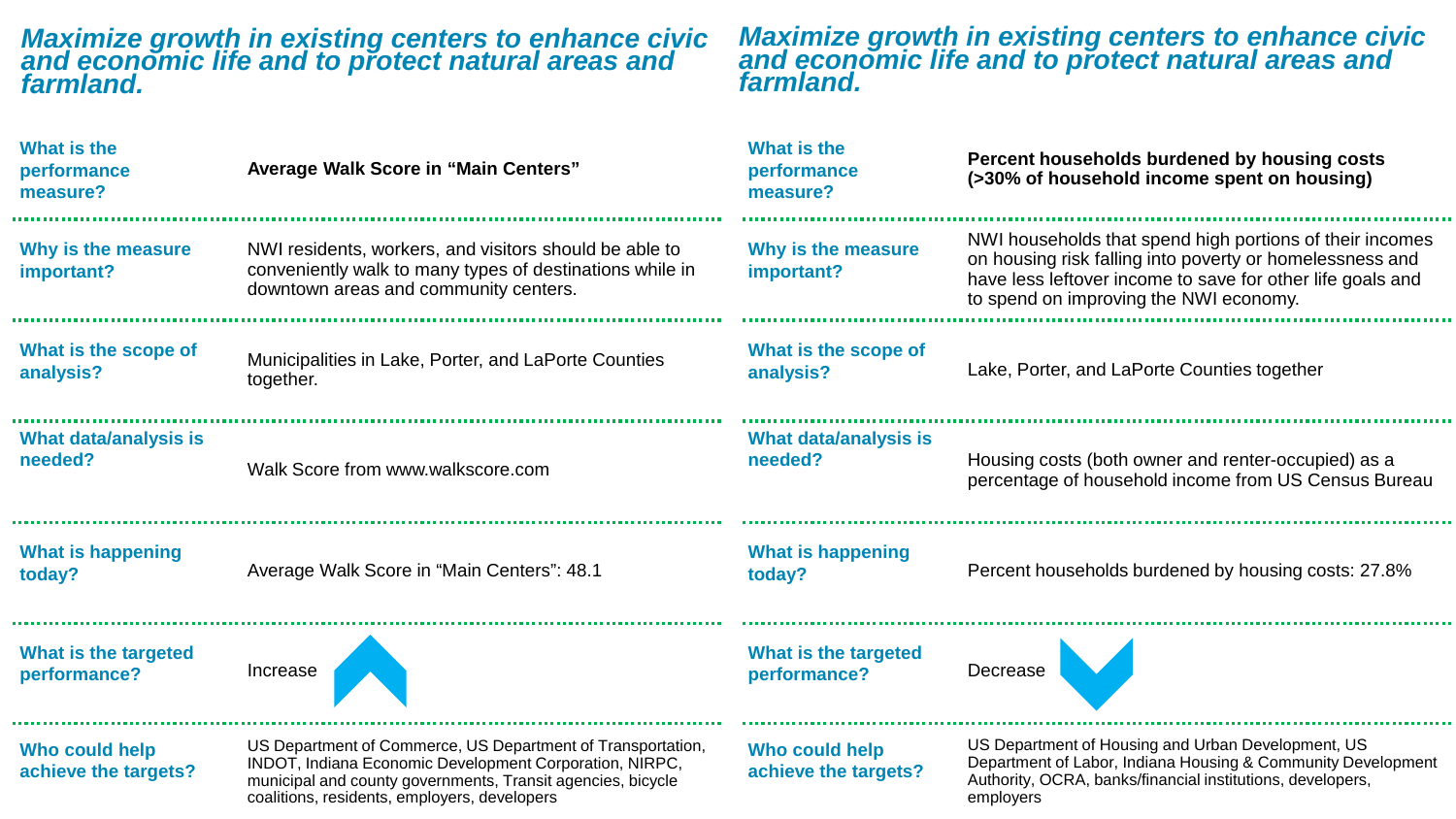| What is the<br>performance<br>measure? | Number of annual ozone emission critical value<br>exceedances                                                                                                                                    | What is the<br>performance<br>measure? | <b>Number of Voluntary Remediation Program sites</b>                                                                                                                                                                                                                                |
|----------------------------------------|--------------------------------------------------------------------------------------------------------------------------------------------------------------------------------------------------|----------------------------------------|-------------------------------------------------------------------------------------------------------------------------------------------------------------------------------------------------------------------------------------------------------------------------------------|
| Why is the measure<br>important?       | NWI residents, workers, and visitors deserve clean air to<br>breathe and to not suffer poor air quality-related health<br>ailments.                                                              | Why is the measure<br>important?       | Brownfield sites remediated and prepared for future use<br>concentrates development in denser areas more likely to<br>have existing infrastructure service while minimizing<br>sprawl, while in turn resulting in better environmental<br>quality for nearby residents and workers. |
| What is the scope of<br>analysis?      | Indiana Department of Environmental Management<br>(IDEM)-regulated emissions monitors throughout Lake,<br>Porter, and LaPorte County                                                             | What is the scope of<br>analysis?      | Lake, Porter, and LaPorte Counties together                                                                                                                                                                                                                                         |
| What data/analysis is<br>needed?       | 8-Hour Ozone Air Quality Action and Exceedance Days<br><b>Summary from IDEM</b>                                                                                                                  | What data/analysis is<br>needed?       | Voluntary Remediation Program (VRP) sites from IDEM                                                                                                                                                                                                                                 |
| <b>What is happening</b><br>today?     | Number of annual ozone emission critical value<br>exceedances: 4                                                                                                                                 | <b>What is happening</b><br>today?     | Number of Voluntary Remediation Program sites: 105                                                                                                                                                                                                                                  |
| What is the targeted<br>performance?   | Decrease                                                                                                                                                                                         | What is the targeted<br>performance?   | Increase                                                                                                                                                                                                                                                                            |
| Who could help<br>achieve the targets? | US Environmental Protection Agency, US Department of<br>Transportation, IDEM, INDOT, Transit agencies, NIRPC, NIPSCO,<br>South Shore Clean Cities, residents, employers, environmental<br>groups | Who could help<br>achieve the targets? | US Environmental Protection Agency, Indiana Department of<br>Environmental Management, NIRPC, NWI Brownfields Coalition,<br>municipal and county governments, employers, residents,<br>developers                                                                                   |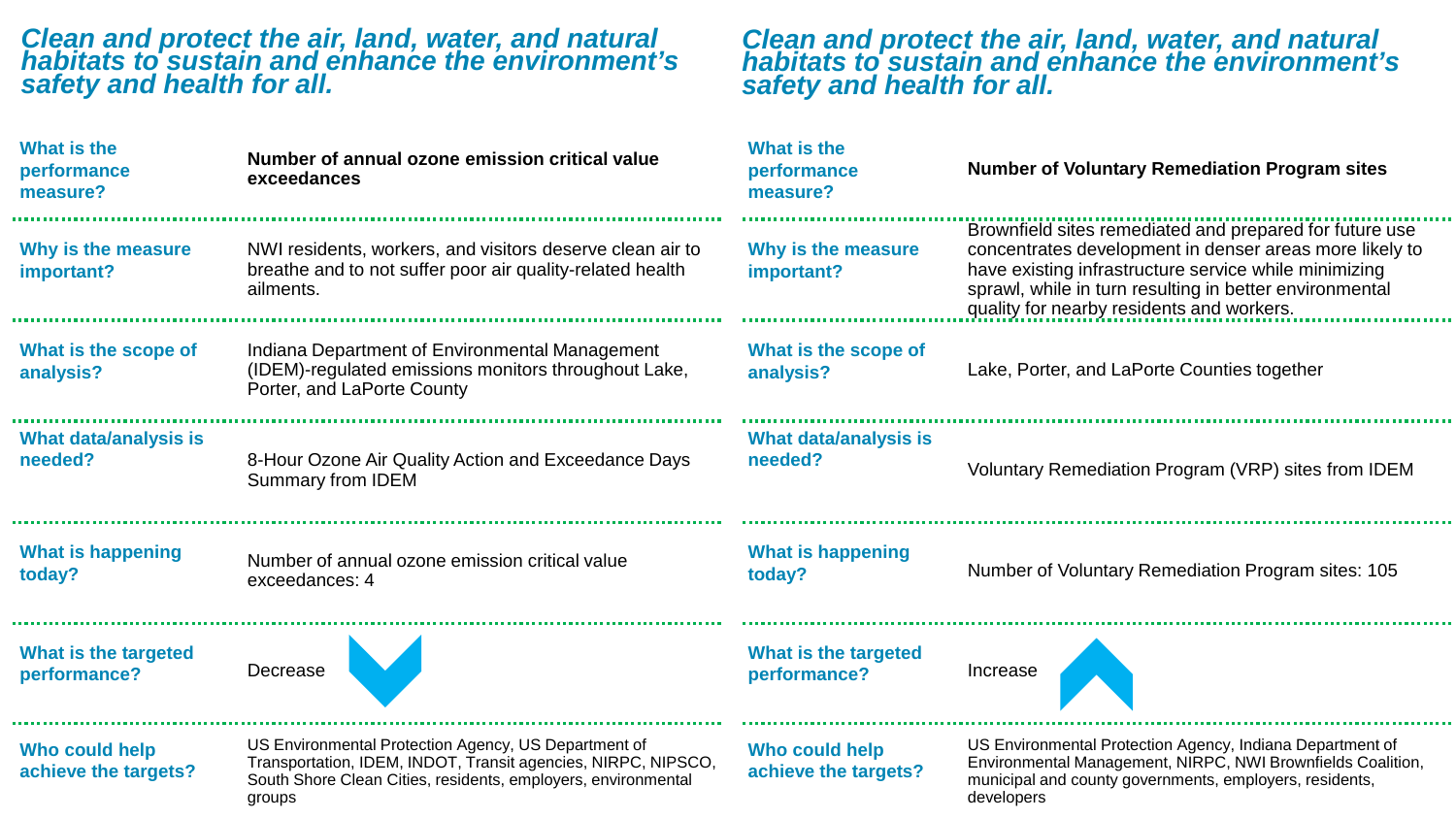**A** 

**COL** 

**A** 

**DO** 

| <b>What is the</b><br>performance<br>measure? | Number of yearly beach closure days                                                                                                                                                           | What is the<br>performance<br>measure?  | <b>Impaired Waters</b>                                                                                                                                                       |
|-----------------------------------------------|-----------------------------------------------------------------------------------------------------------------------------------------------------------------------------------------------|-----------------------------------------|------------------------------------------------------------------------------------------------------------------------------------------------------------------------------|
| Why is the measure<br>important?              | NWI residents, workers, and visitors deserve to access<br>the world-class beaches that the Region offers without<br>worrying that the beaches might be closed due to<br>hazardous conditions. | Why is the measure<br>important?        | NWI residents, workers, and visitors deserve clean water<br>not only to drink but also to recreate in, navigate, and<br>sustainably fish and protect for future generations. |
| What is the scope of<br>analysis?             | Lake, Porter, and LaPorte Counties together                                                                                                                                                   | What is the scope of<br>analysis?       | Lake, Porter, and LaPorte Counties together                                                                                                                                  |
| What data/analysis is<br>needed?              | Yearly beach closure days from IDEM                                                                                                                                                           | <b>What data/analysis is</b><br>needed? | IDEM Section 303(D) List Of Impaired Waters                                                                                                                                  |
| <b>What is happening</b><br>today?            | Number of yearly beach closure days (32 beaches): 744                                                                                                                                         | <b>What is happening</b><br>today?      | Impaired Waters: 394                                                                                                                                                         |
| <b>What is the targeted</b><br>performance?   | Decrease                                                                                                                                                                                      | What is the targeted<br>performance?    | Decrease                                                                                                                                                                     |
| Who could help<br>achieve the targets?        | US Environmental Protection Agency, IDEM,<br>environmental groups, residents, employers, developers                                                                                           | Who could help<br>achieve the targets?  | US Environmental Protection Agency, IDEM, NIRPC,<br>environmental groups, residents, employers, developers                                                                   |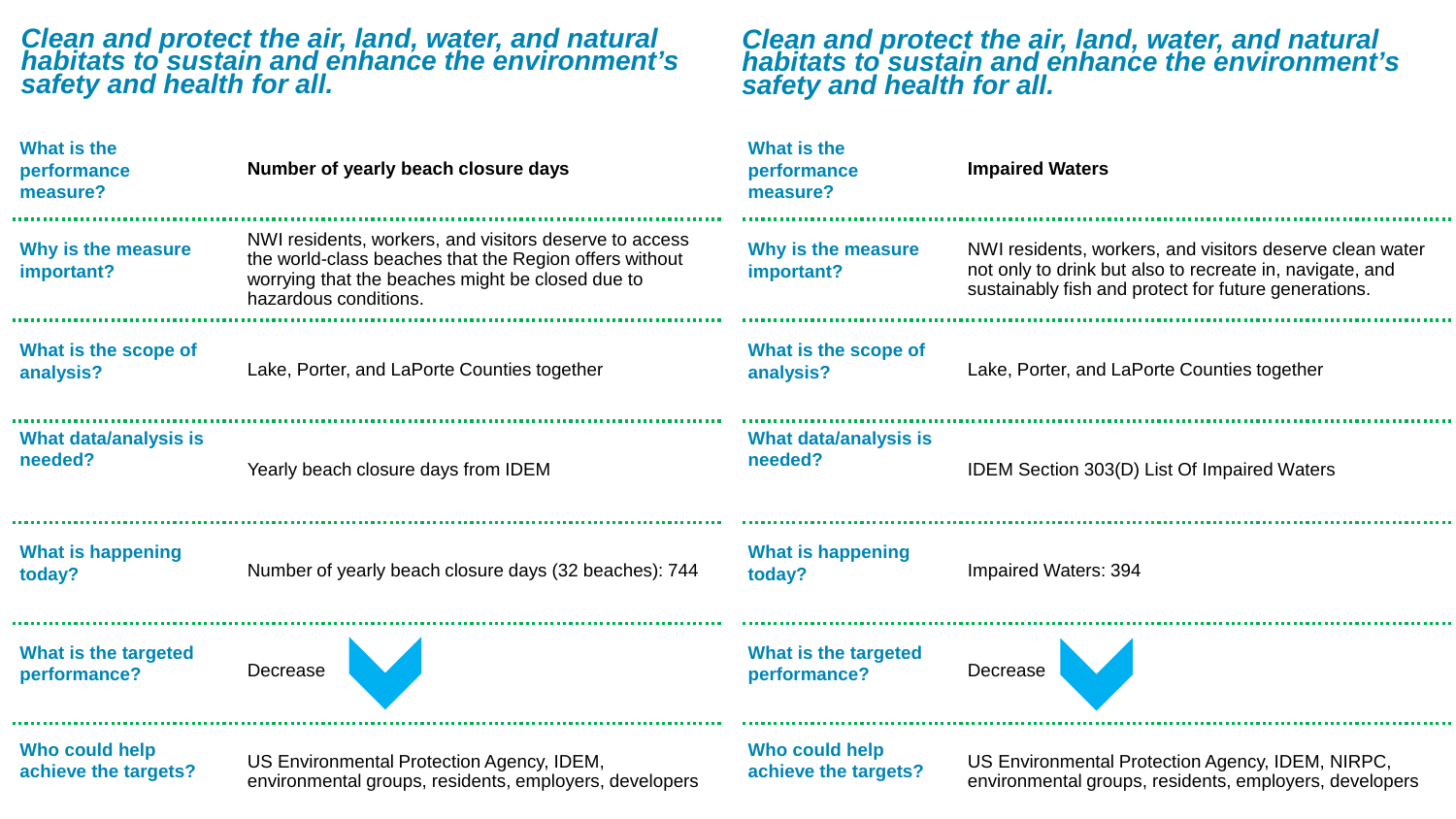| What is the                                                   | <b>Volatile Organic Compounds (VOC) reduction from</b>                                                                                                                                                                   | What is the                                                   | <b>Oxides of Nitrogen (NOx) reduction from Congestion</b>                                                                                                                                                                           |
|---------------------------------------------------------------|--------------------------------------------------------------------------------------------------------------------------------------------------------------------------------------------------------------------------|---------------------------------------------------------------|-------------------------------------------------------------------------------------------------------------------------------------------------------------------------------------------------------------------------------------|
| performance                                                   | <b>Congestion Mitigation Air Quality (CMAQ)-funded</b>                                                                                                                                                                   | performance                                                   | <b>Mitigation Air Quality (CMAQ)-funded projects</b>                                                                                                                                                                                |
| measure?                                                      | projects (kg/day)                                                                                                                                                                                                        | measure?                                                      | (kg/day)                                                                                                                                                                                                                            |
| Why is the measure<br>important?<br><b>Federally required</b> | VOCs are a key ingredient to producing ozone emissions,<br>so using CMAQ funds to fund projects that reduce VOC<br>emissions will help the Region lower ozone emissions and<br>protect residents, workers, and visitors. | Why is the measure<br>important?<br><b>Federally required</b> | NO <sub>x</sub> are a key ingredient to producing ozone emissions,<br>so using CMAQ funds to fund projects that reduce NOx<br>emissions will help the Region lower ozone emissions and<br>protect residents, workers, and visitors. |
| What is the scope of                                          | CMAQ-funded projects in Lake, Porter, and LaPorte                                                                                                                                                                        | What is the scope of                                          | CMAQ-funded projects in Lake, Porter, and LaPorte                                                                                                                                                                                   |
| analysis?                                                     | Counties.                                                                                                                                                                                                                | analysis?                                                     | Counties.                                                                                                                                                                                                                           |
| What data/analysis is                                         | VOC emissions claimed in the CMAQ project applications                                                                                                                                                                   | What data/analysis is                                         | NO <sub>x</sub> emissions claimed in the CMAQ project applications                                                                                                                                                                  |
| needed?                                                       | for CMAQ-funded projects.                                                                                                                                                                                                | needed?                                                       | for CMAQ-funded projects.                                                                                                                                                                                                           |
| <b>What is happening</b>                                      | VOC reduction from CMAQ-funded projects (kg/day):                                                                                                                                                                        | <b>What is happening</b>                                      | NOx reduction from CMAQ-funded projects (kg/day):                                                                                                                                                                                   |
| today?                                                        | 10,327.75 (baseline year 2017)                                                                                                                                                                                           | today?                                                        | 56,040.23 (baseline year 2017)                                                                                                                                                                                                      |
| What is the targeted                                          | 1,600.00 by 2019 and 2,600.00 by 2021 (statewide                                                                                                                                                                         | What is the targeted                                          | 1,600.00 by 2019 and 2,200.00 by 2021 (statewide                                                                                                                                                                                    |
| performance?                                                  | targets)                                                                                                                                                                                                                 | performance?                                                  | targets)                                                                                                                                                                                                                            |
| Who could help<br>achieve the targets?                        | US Environmental Protection Agency, US Department of<br>Transportation, IDEM, INDOT, Transit agencies, NIRPC,<br>NIPSCO, South Shore Clean Cities, residents, employers,<br>environmental groups                         | Who could help<br>achieve the targets?                        | US Environmental Protection Agency, US Department of<br>Transportation, IDEM, INDOT, Transit agencies, NIRPC,<br>NIPSCO, South Shore Clean Cities, residents, employers,<br>environmental groups                                    |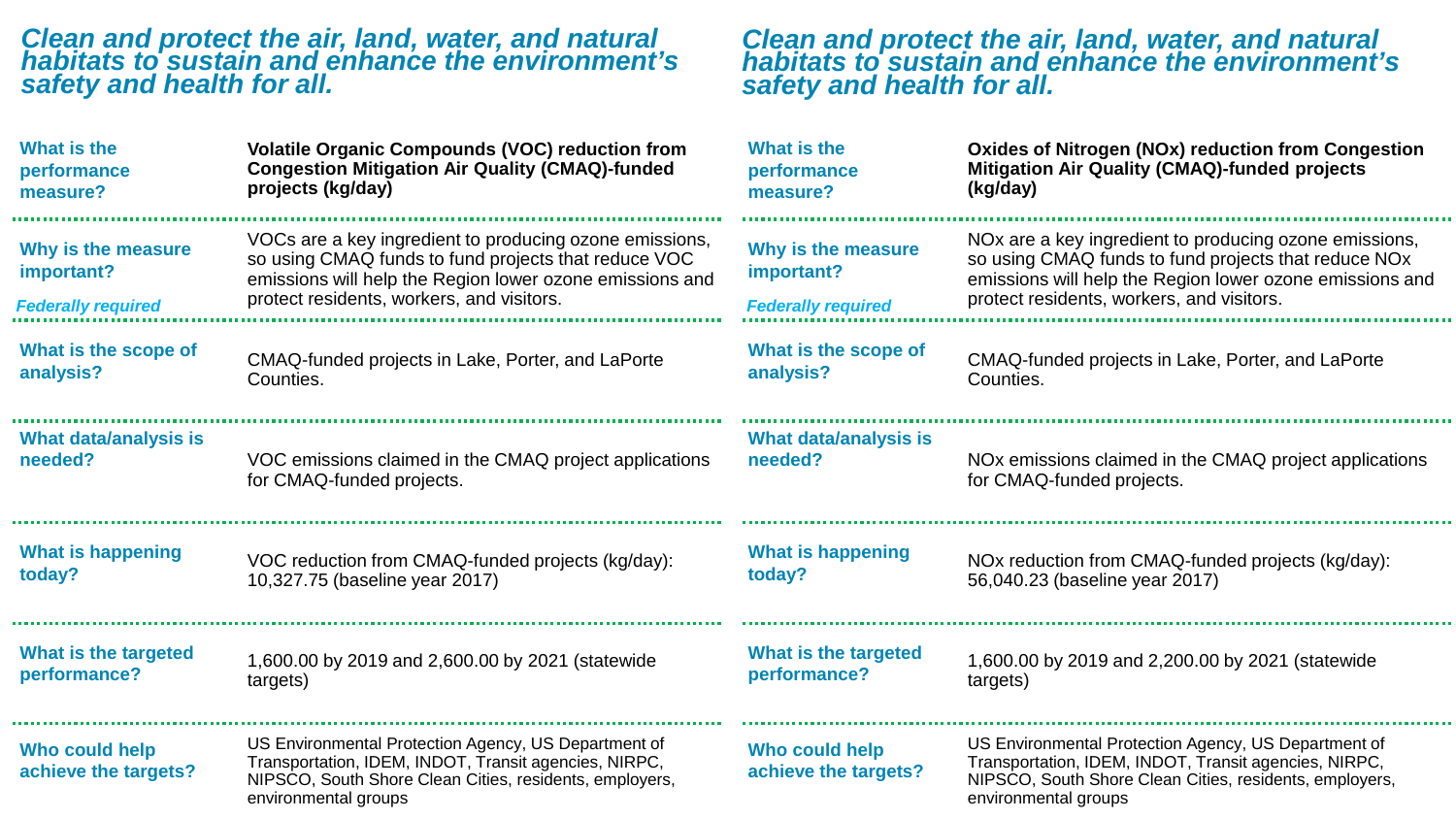$\sim$ 

| What is the                                                   | <b>Carbon Monoxide (CO) reduction from Congestion</b>                                                                                                                                            | What is the                                                   | Particulate Matter less than 10 microns in diameter                                                                                                                                              |
|---------------------------------------------------------------|--------------------------------------------------------------------------------------------------------------------------------------------------------------------------------------------------|---------------------------------------------------------------|--------------------------------------------------------------------------------------------------------------------------------------------------------------------------------------------------|
| performance                                                   | <b>Mitigation Air Quality (CMAQ)-funded projects</b>                                                                                                                                             | performance                                                   | (PM10) reduction from Congestion Mitigation Air                                                                                                                                                  |
| measure?                                                      | (kg/day)                                                                                                                                                                                         | measure?                                                      | Quality (CMAQ)-funded projects (kg/day)                                                                                                                                                          |
| Why is the measure<br>important?<br><b>Federally required</b> | CO is an odorless yet extremely poisonous air pollutant,<br>so using CMAQ funds to fund projects that reduce CO<br>emissions will help protect NWI residents, workers, and<br>visitors.          | Why is the measure<br>important?<br><b>Federally required</b> | PM10 is harmful to the respiratory system, so using<br>CMAQ funds to fund projects that reduce PM10 emissions<br>will help protect NWI residents, workers, and visitors.                         |
| What is the scope of                                          | CMAQ-funded projects in Lake, Porter, and LaPorte                                                                                                                                                | What is the scope of                                          | CMAQ-funded projects in Lake, Porter, and LaPorte                                                                                                                                                |
| analysis?                                                     | Counties.                                                                                                                                                                                        | analysis?                                                     | Counties.                                                                                                                                                                                        |
| What data/analysis is                                         | CO emissions claimed in the CMAQ project applications                                                                                                                                            | What data/analysis is                                         | PM10 emissions claimed in the CMAQ project                                                                                                                                                       |
| needed?                                                       | for CMAQ-funded projects.                                                                                                                                                                        | needed?                                                       | applications for CMAQ-funded projects.                                                                                                                                                           |
| <b>What is happening</b>                                      | CO reduction from CMAQ-funded projects (kg/day):                                                                                                                                                 | <b>What is happening</b>                                      | PM10 reduction from CMAQ-funded projects (kg/day):                                                                                                                                               |
| today?                                                        | 512.49 (baseline year 2017)                                                                                                                                                                      | today?                                                        | 0.00 (no historical applications claiming PM10 reductions)                                                                                                                                       |
| What is the targeted<br>performance?                          | 200.00 by 2019 and 400.00 by 2021 (statewide targets)                                                                                                                                            | What is the targeted<br>performance?                          | 0.30 by 2019 and 0.50 by 2021 (statewide targets)                                                                                                                                                |
| Who could help<br>achieve the targets?                        | US Environmental Protection Agency, US Department of<br>Transportation, IDEM, INDOT, Transit agencies, NIRPC,<br>NIPSCO, South Shore Clean Cities, residents, employers,<br>environmental groups | Who could help<br>achieve the targets?                        | US Environmental Protection Agency, US Department of<br>Transportation, IDEM, INDOT, Transit agencies, NIRPC,<br>NIPSCO, South Shore Clean Cities, residents, employers,<br>environmental groups |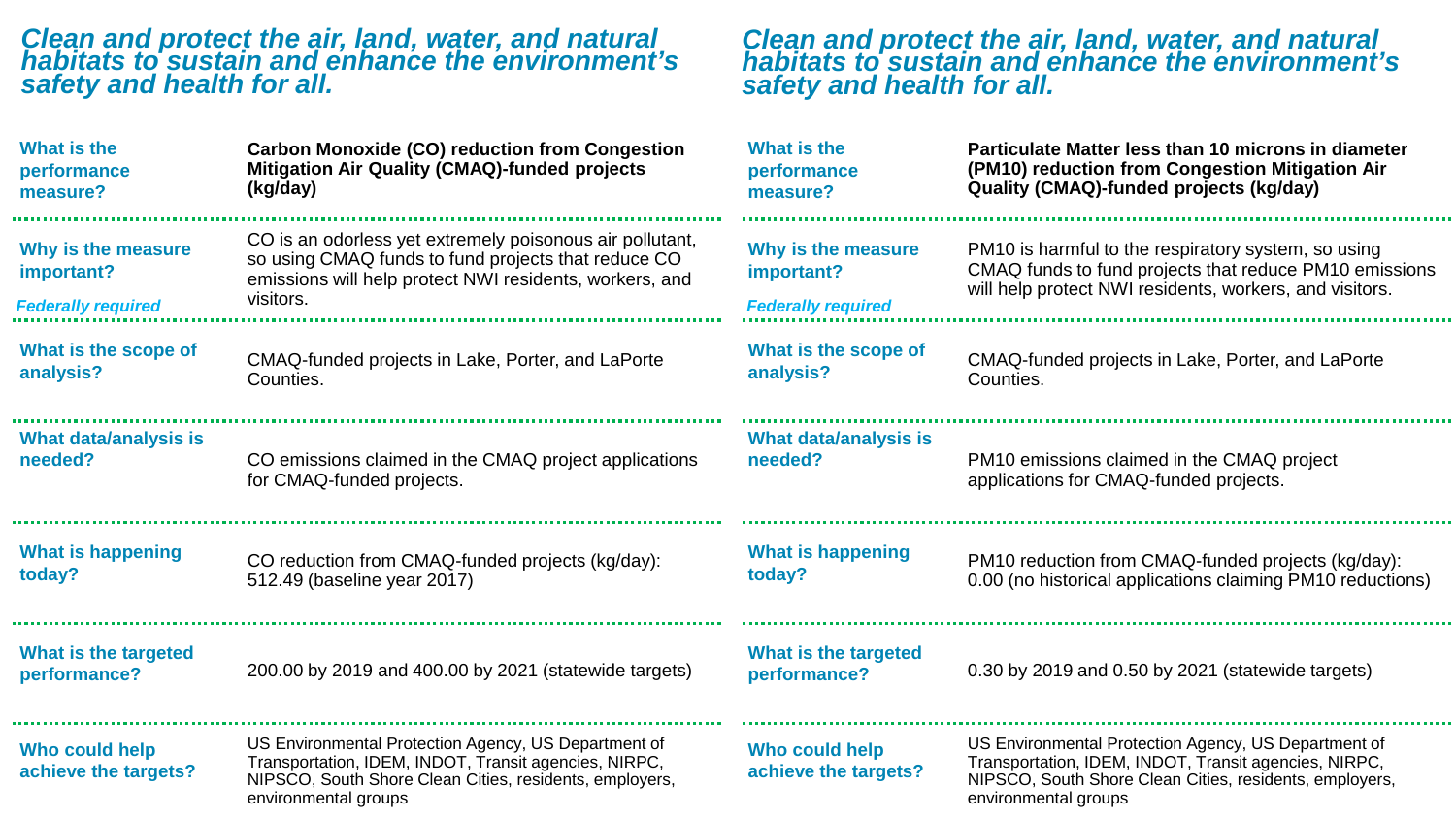| What is the<br>performance<br>measure?      | Percent of Environmental Justice (EJ) area population<br>within $\frac{1}{4}$ -mile of a trail or multi-use path                                                                                                        | What is the<br>performance<br>measure? | Population in Environmental Justice areas within<br>transit service areas                                                                                             |
|---------------------------------------------|-------------------------------------------------------------------------------------------------------------------------------------------------------------------------------------------------------------------------|----------------------------------------|-----------------------------------------------------------------------------------------------------------------------------------------------------------------------|
| Why is the measure<br>important?            | NWI residents in EJ areas, areas that experience<br>heightened levels of demographic distress, expect a<br>nonmotorized transportation system to serve them no less<br>than in non-EJ areas.                            | Why is the measure<br>important?       | NWI residents in EJ areas, areas that experience<br>heightened levels of demographic distress, expect a<br>transit system to serve them no less than in non-EJ areas. |
| What is the scope of<br>analysis?           | EJ areas in Lake, Porter, and LaPorte Counties together.                                                                                                                                                                | What is the scope of<br>analysis?      | EJ areas in Lake, Porter, and LaPorte Counties together.                                                                                                              |
| What data/analysis is<br>needed?            | Various demographic data from the US Census Bureau to<br>determine EJ areas, trail and multi-use path location data<br>from the Indiana Department of Natural Resources,<br>municipal and county governments, and NIRPC | What data/analysis is<br>needed?       | Various demographic data from the US Census Bureau to<br>determine EJ areas, transit system location data from<br>transit agencies                                    |
| <b>What is happening</b><br>today?          | Percent of EJ area population within 1/4-mile of a trail or<br>multi-use path: 9.8%                                                                                                                                     | <b>What is happening</b><br>today?     | Population in Environmental Justice areas within transit<br>service areas: 49,658                                                                                     |
| <b>What is the targeted</b><br>performance? | Increase                                                                                                                                                                                                                | What is the targeted<br>performance?   | Increase                                                                                                                                                              |
| Who could help<br>achieve the targets?      | US Department of Transportation, Indiana Department of<br>Natural Resources, INDOT, NIRPC, municipal and county<br>governments, residents, developers, bicycle coalitions                                               | Who could help<br>achieve the targets? | US Department of Transportation, INDOT, transit<br>agencies, NIRPC, municipal and county governments,<br>residents, developers                                        |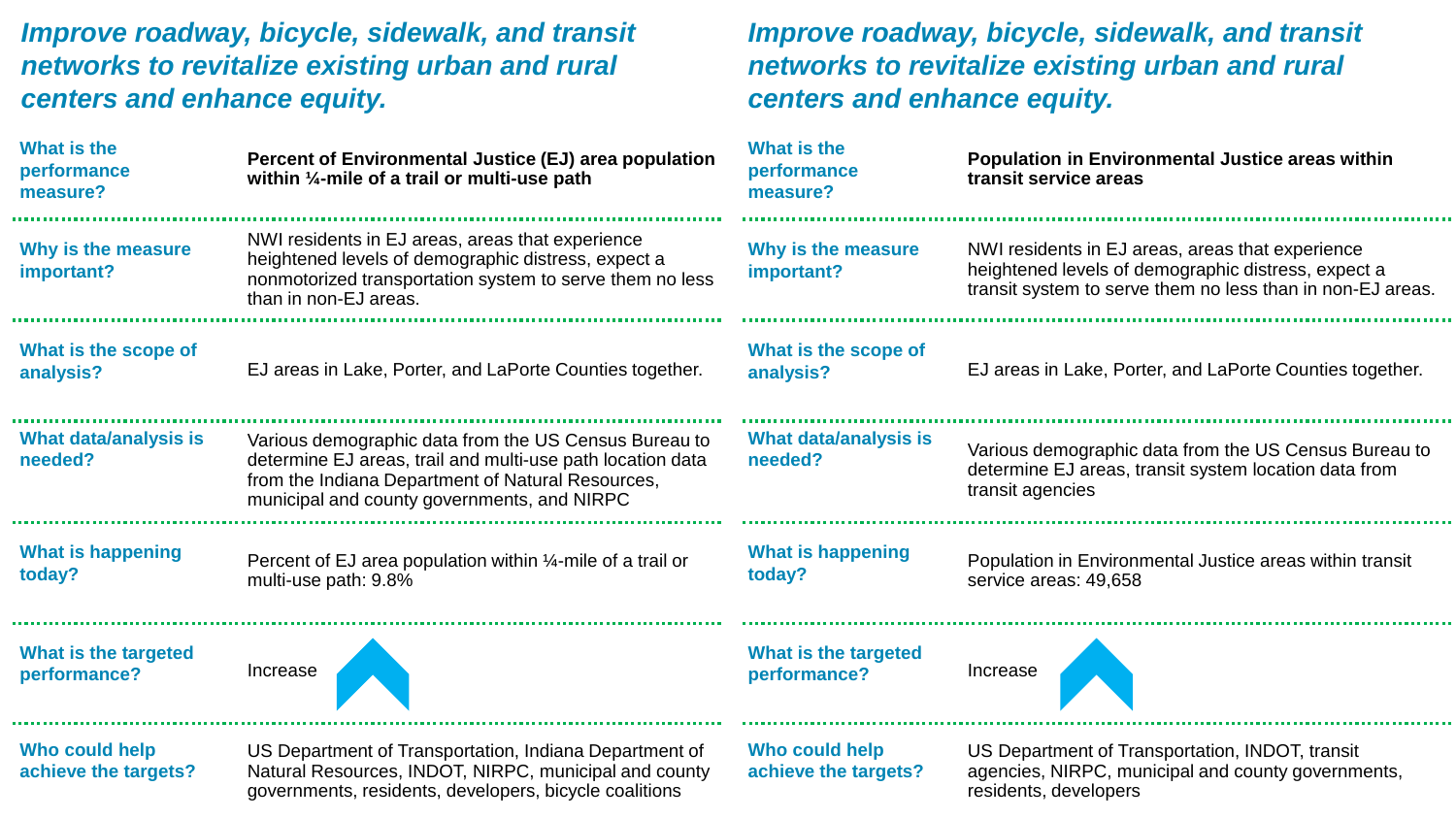| What is the<br>performance<br>measure?                        | Percent of Interstate pavements in good condition                                                                                                                                                                                                            | What is the<br>performance<br>measure?                        | Percent of Interstate pavements in poor condition                                                                                                                                                                                                            |
|---------------------------------------------------------------|--------------------------------------------------------------------------------------------------------------------------------------------------------------------------------------------------------------------------------------------------------------|---------------------------------------------------------------|--------------------------------------------------------------------------------------------------------------------------------------------------------------------------------------------------------------------------------------------------------------|
| Why is the measure<br>important?<br><b>Federally required</b> | NWI residents, workers, and visitors expect a reasonable<br>amount of pavement on the Region's Interstate System to<br>be in good condition, preserving the life of their vehicles<br>and minimizing health risks due to poor pavement quality.              | Why is the measure<br>important?<br><b>Federally required</b> | NWI residents, workers, and visitors expect a minimal<br>amount of pavement on the Region's Interstate System to<br>be in poor condition, preserving the life of their vehicles<br>and minimizing health risks due to poor pavement quality.                 |
| What is the scope of<br>analysis?                             | Interstate Highways in Lake, Porter, and LaPorte Counties<br>together                                                                                                                                                                                        | What is the scope of<br>analysis?                             | Interstate Highways in Lake, Porter, and LaPorte Counties<br>together                                                                                                                                                                                        |
| <b>What data/analysis is</b><br>needed?                       | For asphalt pavements: International Roughness Index<br>(IRI), percent cracking, and percent rutting; for jointed<br>concrete pavements: IRI, percent cracking, percent<br>faulting; for continually reinforced concrete pavements:<br>IRI, percent cracking | <b>What data/analysis is</b><br>needed?                       | For asphalt pavements: International Roughness Index<br>(IRI), percent cracking, and percent rutting; for jointed<br>concrete pavements: IRI, percent cracking, percent<br>faulting; for continually reinforced concrete pavements:<br>IRI, percent cracking |
| <b>What is happening</b><br>today?                            | Percent of Interstate pavements in good condition: Data<br>currently unavailable, however, identified as a strategy to<br>build capacity for creating a regional data and analysis<br>framework.                                                             | <b>What is happening</b><br>today?                            | Percent of Interstate pavements in poor condition: Data<br>currently unavailable, however, identified as a strategy to<br>build capacity for creating a regional data and analysis<br>framework.                                                             |
| What is the targeted<br>performance?                          | At least 84.24% by 2019 and at least 84.24% by 2021<br>(statewide targets)                                                                                                                                                                                   | What is the targeted<br>performance?                          | No more than 0.80% by 2019 and no more than 0.80% by<br>2021 (statewide targets)                                                                                                                                                                             |
| Who could help<br>achieve the targets?                        | US Department of Transportation, INDOT, Indiana Toll<br>Road Concession Company, NIRPC, freight carriers,<br>motorists                                                                                                                                       | Who could help<br>achieve the targets?                        | US Department of Transportation, INDOT, Indiana Toll<br>Road Concession Company, NIRPC, freight carriers,<br>motorists                                                                                                                                       |

*Improve roadway, bicycle, sidewalk, and transit* 

*networks to revitalize existing urban and rural* 

*centers and enhance equity.*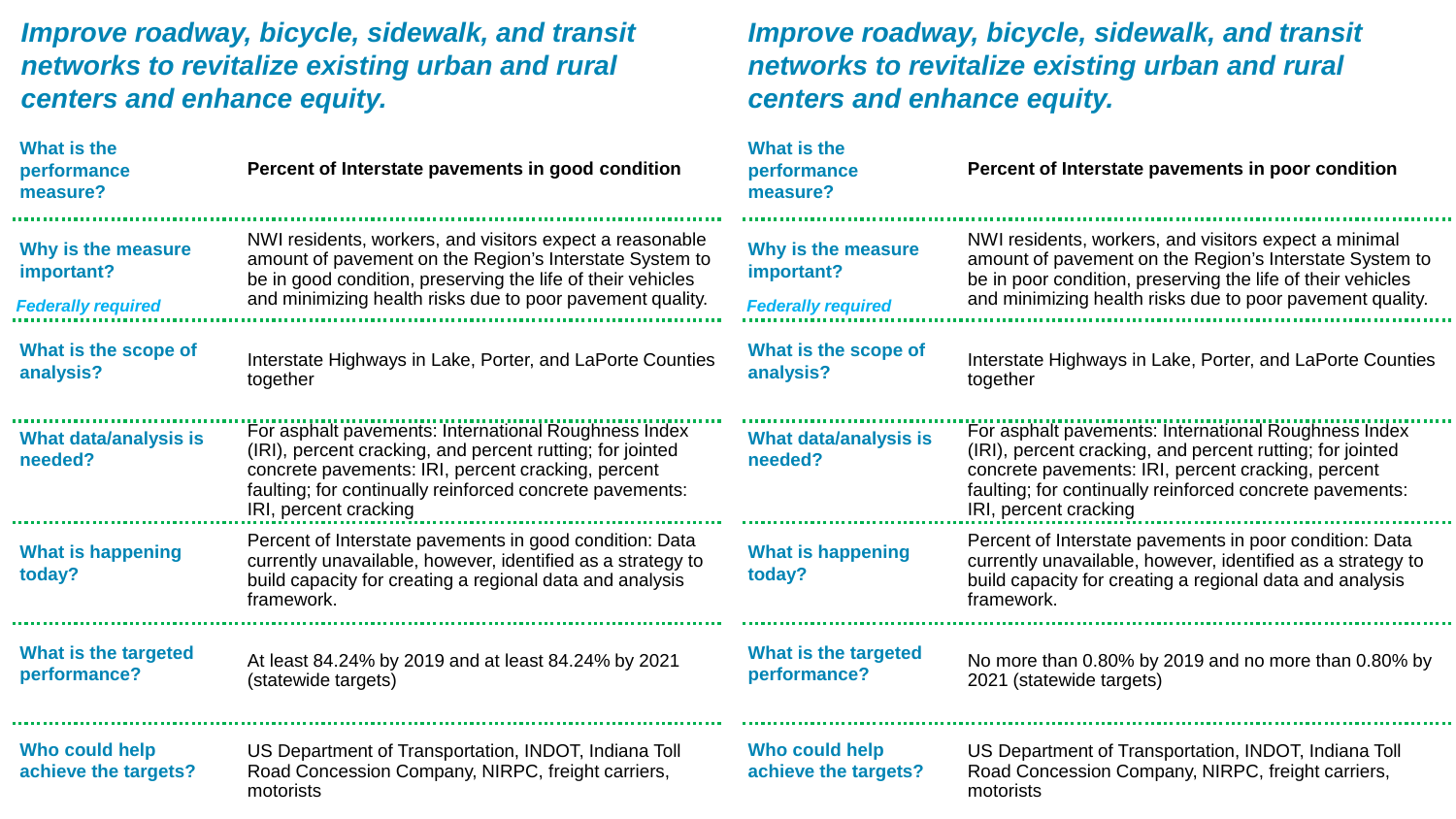#### **What is the What is the Percent of non-Interstate National Highway System Percent of non-Interstate National Highway System performance performance (NHS) pavements in good condition (NHS) pavements in poor condition measure? measure?** NWI residents, workers, and visitors expect a reasonable NWI residents, workers, and visitors expect a minimal amount of pavement on the Region's major roads and **Why is the measure**  amount of pavement on the Region's major roads and **Why is the measure**  highways to be in poor condition, preserving the life of highways to be in good condition, preserving the life of **important? important?** their vehicles and minimizing health risks due to poor their vehicles and minimizing health risks due to poor *Federally required Federally required* pavement quality. pavement quality. **What is the scope of What is the scope of**  Non-Interstate NHS routes in Lake, Porter, and LaPorte Non-Interstate NHS routes in Lake, Porter, and LaPorte **analysis? analysis?** Counties together Counties together For asphalt pavements: International Roughness Index For asphalt pavements: International Roughness Index **What data/analysis is What data/analysis is**  (IRI), percent cracking, and percent rutting; for jointed (IRI), percent cracking, and percent rutting; for jointed **needed? needed?** concrete pavements: IRI, percent cracking, percent concrete pavements: IRI, percent cracking, percent faulting; for continually reinforced concrete pavements: faulting; for continually reinforced concrete pavements: IRI, percent cracking IRI, percent cracking Percent of non-Interstate NHS pavements in good Percent of non-Interstate NHS pavements in poor **What is happening What is happening**  condition: Data currently unavailable, however, identified condition: Data currently unavailable, however, identified **today? today?** as a strategy to build capacity for creating a regional data as a strategy to build capacity for creating a regional data and analysis framework. and analysis framework. **What is the targeted What is the targeted**  At least 78.71% by 2019 and at least 78.71% by 2021 No more than 3.10% by 2019 and no more than 3.10% by **performance? performance?** (statewide targets) 2021 (statewide targets) **Who could help Who could help**  US Department of Transportation, INDOT, Ports of US Department of Transportation, INDOT, Ports of Indiana, City of Gary, United Bridge Partners, NIRPC, Indiana, City of Gary, United Bridge Partners, NIRPC, **achieve the targets? achieve the targets?** freight carriers, motorists freight carriers, motorists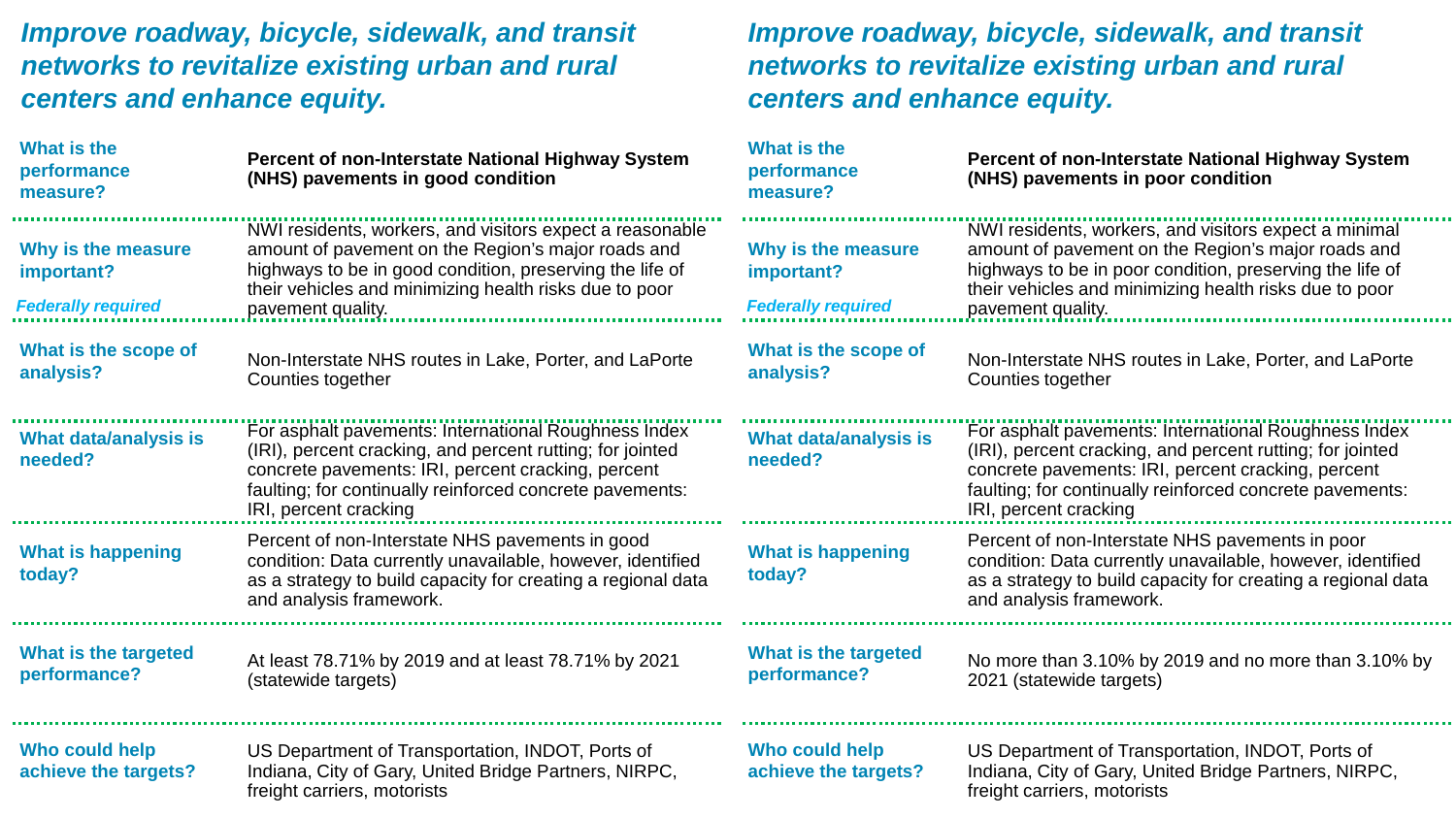#### **Percent of National Highway System (NHS) bridge area in good condition** NHS bridges in Lake, Porter, and LaPorte Counties together Deck condition, superstructure condition, substructure condition, approach roadway width, structure length, and deck width from National Bridge Inventory Percent of National Highway System (NHS) bridge area in good condition: 31.56% (baseline year 2017) At least 48.32% by 2019 and at least 48.32% by 2021 (statewide targets) US Department of Transportation, INDOT, Indiana Toll Road Concession Company, Ports of Indiana, City of Gary, county governments, United Bridge Partners, NIRPC, freight carriers, motorists NWI residents, workers, and visitors expect a reasonable number of bridges in the Region to be in good condition, preserving the life of their vehicles and minimizing risk of injury or death due to poor bridge quality. **Percent of National Highway System (NHS) bridge area in poor condition** NHS bridges in Lake, Porter, and LaPorte Counties together Deck condition, superstructure condition, substructure condition, approach roadway width, structure length, and deck width from National Bridge Inventory Percent of National Highway System (NHS) bridge area in poor condition: 4.20% (baseline year 2017) No more than 2.63% by 2019 and no more than 2.63% by 2021 (statewide targets) US Department of Transportation, INDOT, Indiana Toll Road Concession Company, Ports of Indiana, City of Gary, county governments, United Bridge Partners, NIRPC NWI residents, workers, and visitors expect a minimal number of bridges in the Region to be in poor condition, preserving the life of their vehicles and minimizing risk of injury or death due to poor bridge quality. *Federally required Federally required* **What is the performance measure? Why is the measure important? What is the scope of analysis? What data/analysis is needed? What is happening today? What is the targeted performance? Who could help achieve the targets? What is the performance measure? Why is the measure important? What is the scope of analysis? What data/analysis is needed? What is happening today? What is the targeted performance? Who could help achieve the targets?**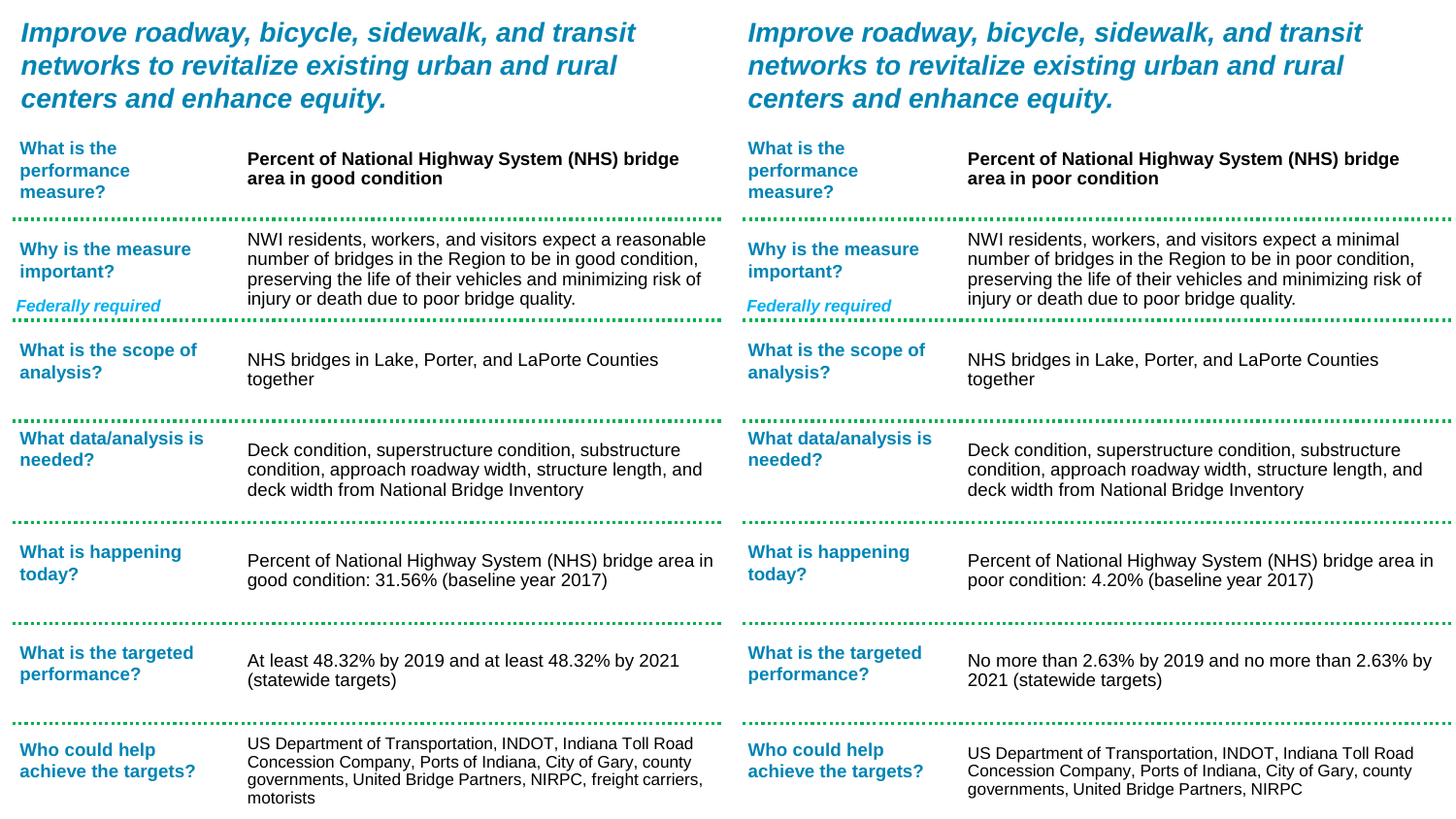| What is the<br>performance<br>measure? | Number of vehicles submitted for replacement more<br>than one year from the end of their useful life                                                                                                                                                   | What is the<br>performance<br>measure? | Number of revenue vehicles in operation that have<br>met or exceeded the end of their useful life                                                                                                                                             |
|----------------------------------------|--------------------------------------------------------------------------------------------------------------------------------------------------------------------------------------------------------------------------------------------------------|----------------------------------------|-----------------------------------------------------------------------------------------------------------------------------------------------------------------------------------------------------------------------------------------------|
| Why is the measure<br>important?       | In order to most efficiently and effectively distribute transit<br>funding to all of the NWI operators, it is important that<br>operators monitor the ages and conditions of their fleets<br>and not prematurely apply for vehicle replacement grants. | Why is the measure<br>important?       | NWI residents, workers, and visitors expect the transit<br>vehicles they ride in to be in safe and operable condition.                                                                                                                        |
| <b>Federally required</b>              |                                                                                                                                                                                                                                                        | <b>Federally required</b>              |                                                                                                                                                                                                                                               |
| What is the scope of                   | Transit operator fleets in Lake, Porter, and LaPorte                                                                                                                                                                                                   | What is the scope of                   | Transit operator revenue fleets in Lake, Porter, and                                                                                                                                                                                          |
| analysis?                              | Counties                                                                                                                                                                                                                                               | analysis?                              | <b>LaPorte Counties</b>                                                                                                                                                                                                                       |
| What data/analysis is                  | Vehicle types, ages, and mileage from the NWI transit                                                                                                                                                                                                  | What data/analysis is                  | Vehicle types, ages, and mileage from the NWI transit                                                                                                                                                                                         |
| needed?                                | operators                                                                                                                                                                                                                                              | needed?                                | operators                                                                                                                                                                                                                                     |
| <b>What is happening</b><br>today?     | Number of vehicles submitted for replacement more than<br>one year from the end of their useful life: 0                                                                                                                                                | <b>What is happening</b><br>today?     | Number of revenue vehicles in operation that have met or<br>exceeded the end of their useful life: Data currently<br>unavailable, however, identified as a strategy to build<br>capacity for creating a regional data and analysis framework. |
| What is the targeted                   | 0 (every year)                                                                                                                                                                                                                                         | What is the targeted                   | No more than 50% of revenue vehicles in operation (every                                                                                                                                                                                      |
| performance?                           |                                                                                                                                                                                                                                                        | performance?                           | year)                                                                                                                                                                                                                                         |
| Who could help                         | US Department of Transportation, INDOT, transit                                                                                                                                                                                                        | Who could help                         | US Department of Transportation, INDOT, transit                                                                                                                                                                                               |
| achieve the targets?                   | agencies, NIRPC, municipal and county governments                                                                                                                                                                                                      | achieve the targets?                   | agencies, NIRPC, municipal and county governments                                                                                                                                                                                             |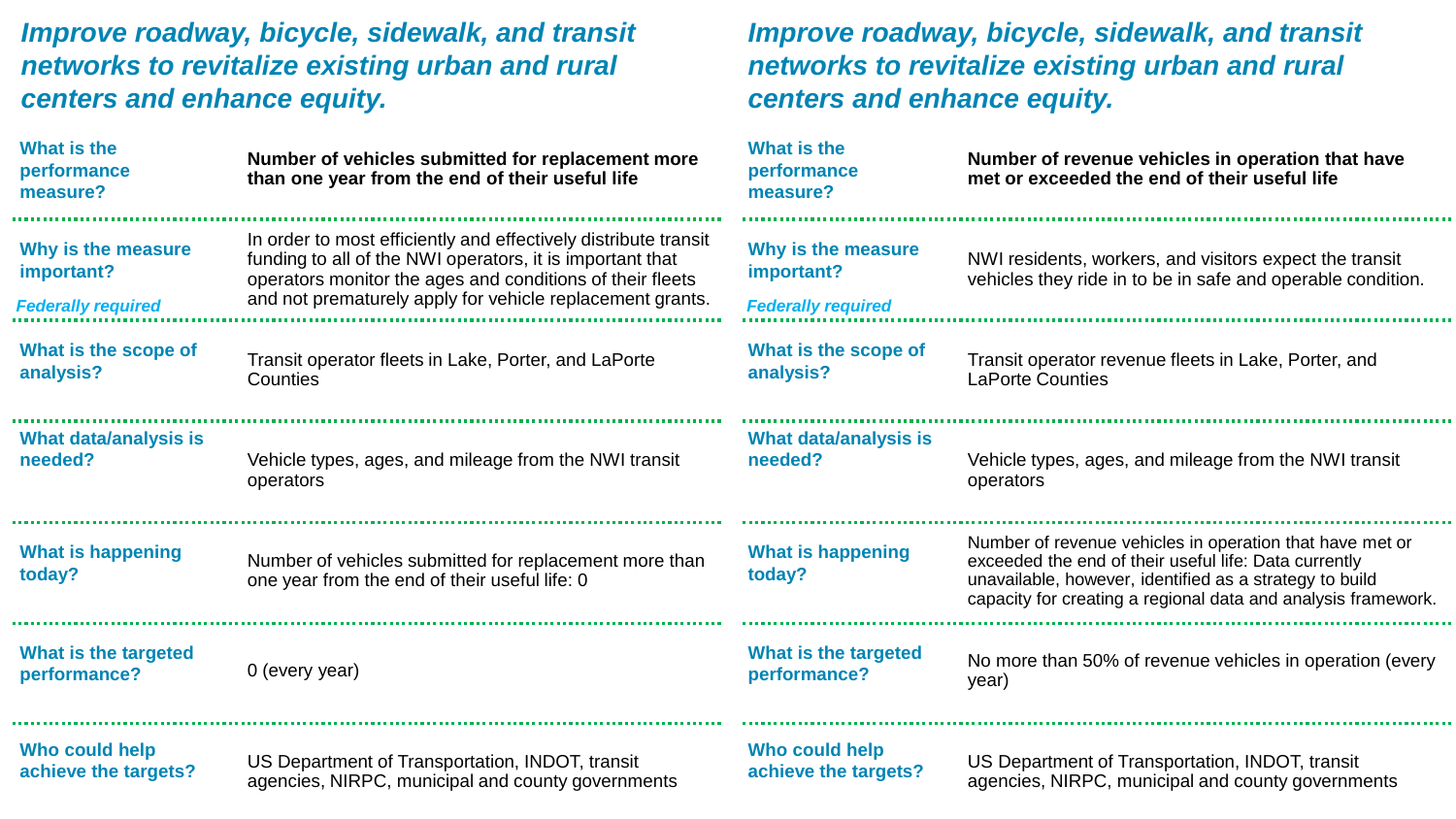| What is the<br>performance<br>measure?                        | Number of revenue vehicles exceeding their useful<br>life not pending replacement in a grant                                                                                                                                             | <b>What is the</b><br>performance<br>measure?                 | Number of non-revenue vehicles in operation that<br>have met or exceeded the end of their useful life                                                                                                                                             |
|---------------------------------------------------------------|------------------------------------------------------------------------------------------------------------------------------------------------------------------------------------------------------------------------------------------|---------------------------------------------------------------|---------------------------------------------------------------------------------------------------------------------------------------------------------------------------------------------------------------------------------------------------|
| Why is the measure<br>important?<br><b>Federally required</b> | NWI residents, workers, and visitors expect the transit<br>vehicles they ride in to be in safe and operable condition.<br>Asset management of their vehicles should be a top<br>priority for transit operators.                          | Why is the measure<br>important?<br><b>Federally required</b> | NWI transit operators should not compromise the safety of<br>their employees in maintaining their transit operations.                                                                                                                             |
| What is the scope of                                          | Transit operator revenue fleets in Lake, Porter, and                                                                                                                                                                                     | What is the scope of                                          | Transit operator non-revenue fleets in Lake, Porter, and                                                                                                                                                                                          |
| analysis?                                                     | <b>LaPorte Counties</b>                                                                                                                                                                                                                  | analysis?                                                     | <b>LaPorte Counties</b>                                                                                                                                                                                                                           |
| What data/analysis is                                         | Vehicle types, ages, and mileage from the NWI transit                                                                                                                                                                                    | <b>What data/analysis is</b>                                  | Vehicle types, ages, and mileage from the NWI transit                                                                                                                                                                                             |
| needed?                                                       | operators                                                                                                                                                                                                                                | needed?                                                       | operators                                                                                                                                                                                                                                         |
| <b>What is happening</b><br>today?                            | Number of revenue vehicles exceeding their useful life not<br>pending replacement in a grant: Data currently unavailable,<br>however, identified as a strategy to build capacity for<br>creating a regional data and analysis framework. | <b>What is happening</b><br>today?                            | Number of non-revenue vehicles in operation that have met<br>or exceeded the end of their useful life: Data currently<br>unavailable, however, identified as a strategy to build<br>capacity for creating a regional data and analysis framework. |
| What is the targeted                                          | No more than 20% of revenue vehicles in operation (every                                                                                                                                                                                 | What is the targeted                                          | No more than 10% of non-revenue vehicles in operation                                                                                                                                                                                             |
| performance?                                                  | year)                                                                                                                                                                                                                                    | performance?                                                  | (every year)                                                                                                                                                                                                                                      |
| Who could help                                                | US Department of Transportation, INDOT, transit                                                                                                                                                                                          | Who could help                                                | US Department of Transportation, INDOT, transit                                                                                                                                                                                                   |
| achieve the targets?                                          | agencies, NIRPC, municipal and county governments                                                                                                                                                                                        | achieve the targets?                                          | agencies, NIRPC, municipal and county governments                                                                                                                                                                                                 |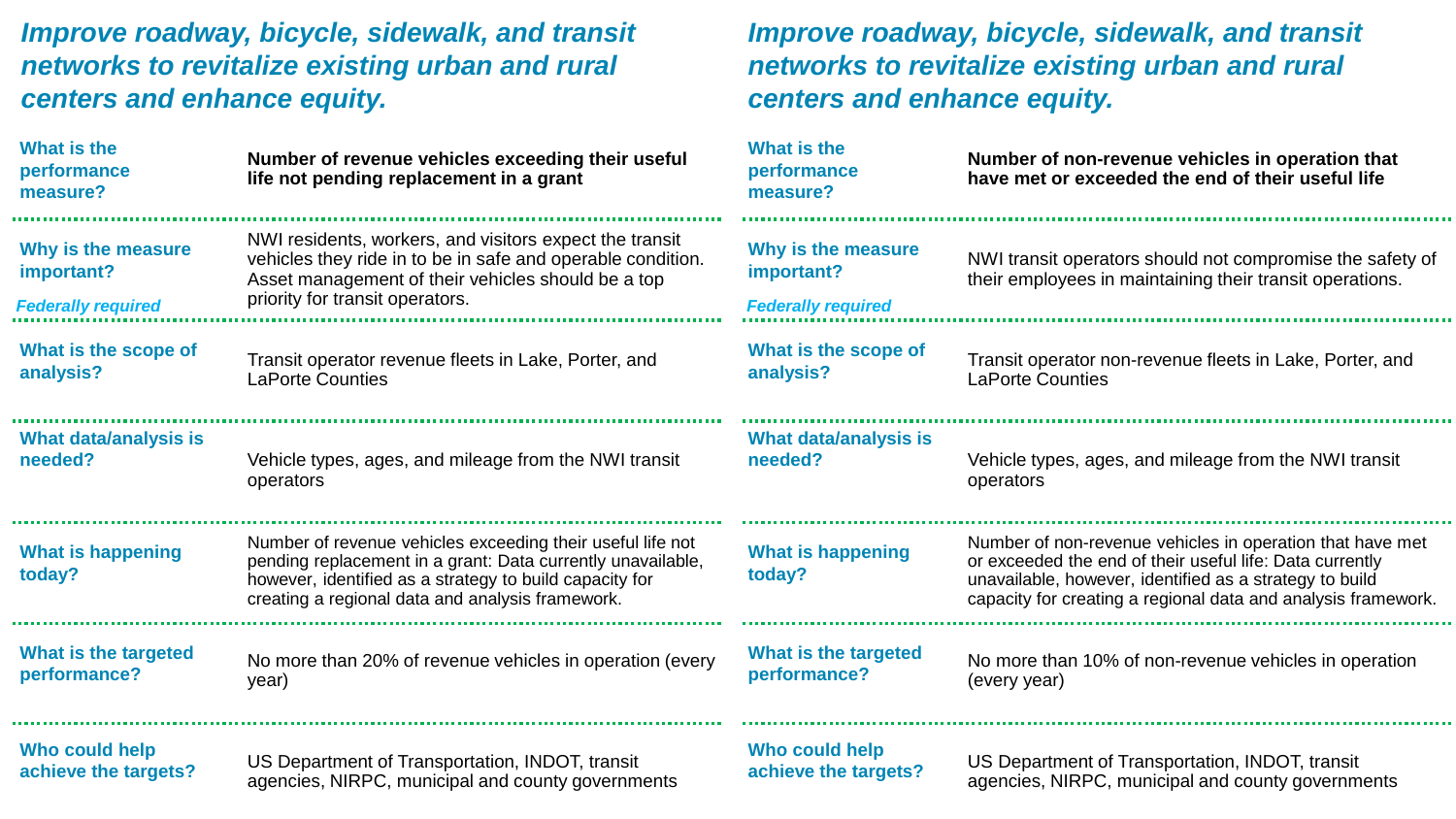**A 10** 

| <b>What is the</b><br>performance<br>measure?                 | Annual cost of total vehicle replacements                                                                                                                                                                                                                           | <b>What is the</b><br>performance<br>measure?                 | Number of vehicles submitted for replacement that<br>have a designated "inoperable" system                                                                                                                                                                     |
|---------------------------------------------------------------|---------------------------------------------------------------------------------------------------------------------------------------------------------------------------------------------------------------------------------------------------------------------|---------------------------------------------------------------|----------------------------------------------------------------------------------------------------------------------------------------------------------------------------------------------------------------------------------------------------------------|
| Why is the measure<br>important?<br><b>Federally required</b> | Operating and maintaining transit vehicles in good<br>condition is important. At the same time, NWI residents,<br>workers, and visitors expect transit funding to be available<br>for other transit needs such as expansion, customer<br>experience, security, etc. | Why is the measure<br>important?<br><b>Federally required</b> | Vehicles submitted for replacement that have a<br>designated "inoperable" system means they are being<br>replaced before the end of their useful lives, possibly at<br>the expense of vehicles that actually are approaching the<br>end of their useful lives. |
| What is the scope of                                          | Transit operator fleets in Lake, Porter, and LaPorte                                                                                                                                                                                                                | What is the scope of                                          | Transit operator fleets in Lake, Porter, and LaPorte                                                                                                                                                                                                           |
| analysis?                                                     | Counties                                                                                                                                                                                                                                                            | analysis?                                                     | Counties                                                                                                                                                                                                                                                       |
| What data/analysis is                                         | NWI transit operator applications for funding                                                                                                                                                                                                                       | What data/analysis is                                         | Vehicle types, ages, mileage, and system diagnostics                                                                                                                                                                                                           |
| needed?                                                       |                                                                                                                                                                                                                                                                     | needed?                                                       | from the NWI transit operators                                                                                                                                                                                                                                 |
| What is happening                                             | Annual cost of total vehicle replacements: \$639,517                                                                                                                                                                                                                | <b>What is happening</b>                                      | Number of vehicles submitted for replacement that have a                                                                                                                                                                                                       |
| today?                                                        |                                                                                                                                                                                                                                                                     | today?                                                        | designated "inoperable" system: 0                                                                                                                                                                                                                              |
| What is the targeted<br>performance?                          | No more than 10% of total 5307 NWI apportionment                                                                                                                                                                                                                    | What is the targeted<br>performance?                          | 0 (every year)                                                                                                                                                                                                                                                 |
| Who could help                                                | US Department of Transportation, INDOT, transit                                                                                                                                                                                                                     | Who could help                                                | US Department of Transportation, INDOT, transit                                                                                                                                                                                                                |
| achieve the targets?                                          | agencies, NIRPC, municipal and county governments                                                                                                                                                                                                                   | achieve the targets?                                          | agencies, NIRPC, municipal and county governments                                                                                                                                                                                                              |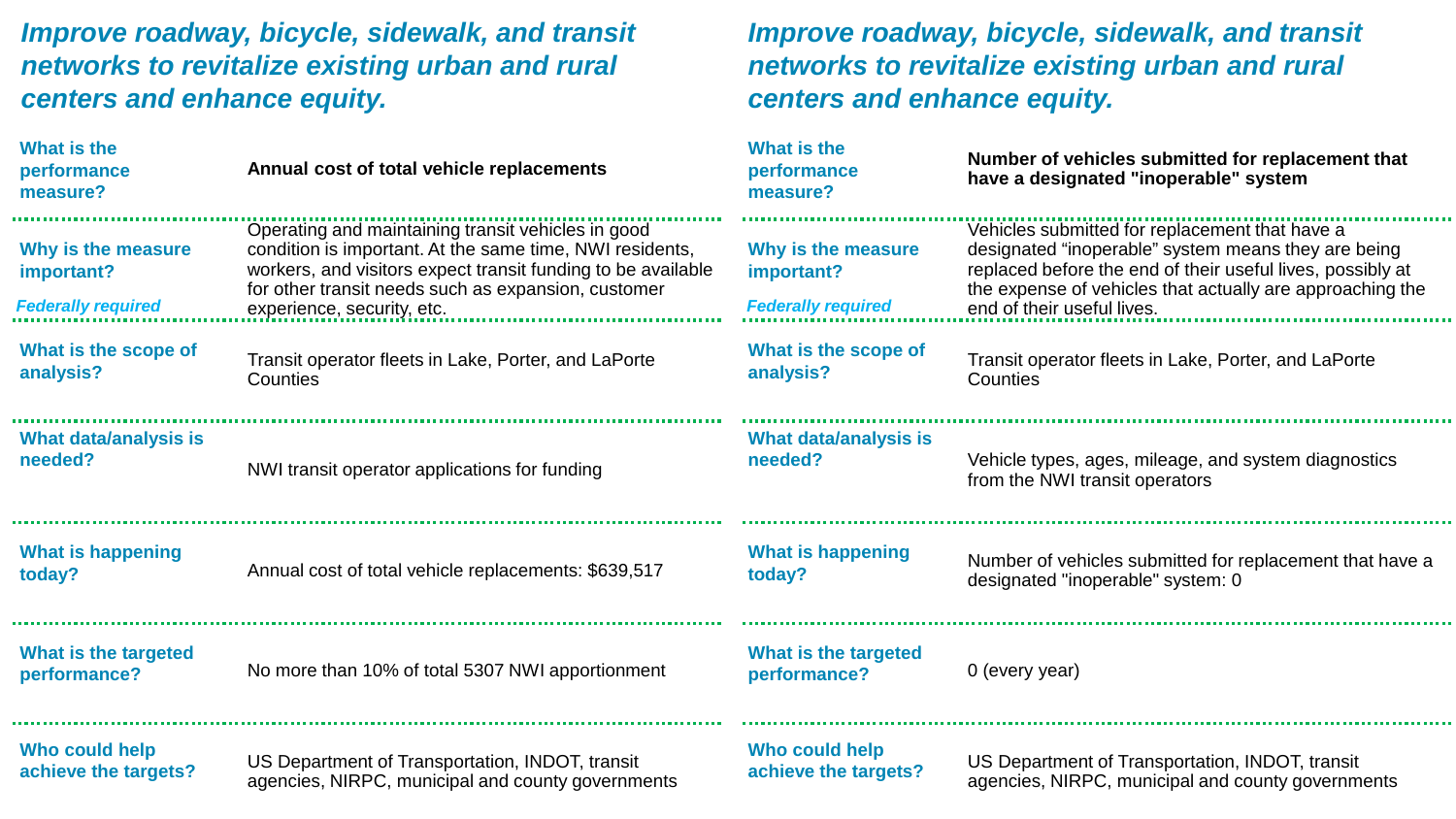#### **Number of vehicles that have been funded that have not yet met the end of their useful life** Transit operator fleets in Lake, Porter, and LaPorte **Counties** Vehicle types, ages, and mileage from the NWI transit operators Number of vehicles that have been funded that have not yet met the end of their useful life: Data currently unavailable, however, identified as a strategy to build capacity for creating a regional data and analysis framework. 0 (every year) In order to most efficiently and effectively fund the NWI transit system residents, workers, and visitors enjoy, it is important that priority always be given to replacing vehicles that have met the end of their useful life. **Number of vehicles that have been funded while not on the Indiana QPA or other state cooperative agreement** Transit operator fleets in Lake, Porter, and LaPorte **Counties** List of vehicles/vendors on the Indiana QPA or other state cooperative agreement Number of vehicles that have been funded while not on the Indiana QPA or other state cooperative agreement: Data currently unavailable, however, identified as a strategy to build capacity for creating a regional data and analysis framework. 0 (every year) In order to remain compliant with federal and state procurement laws and to ensure that transit operators are procuring the most cost-effective and compliant vehicles, it is important to procure vehicles on the Indiana QPA or *Federally required Federally required* other cooperative agreement. **What is the performance measure? Why is the measure important? What is the scope of analysis? What data/analysis is needed? What is happening today? What is the targeted performance?** *Improve roadway, bicycle, sidewalk, and transit networks to revitalize existing urban and rural centers and enhance equity.*

**Who could help achieve the targets?**

**What is the targeted** 

**performance?**

**What is the performance measure?**

**important?**

**analysis?**

**needed?**

**today?**

**Why is the measure** 

**What is the scope of** 

**What data/analysis is** 

**What is happening** 

US Department of Transportation, INDOT, transit agencies, NIRPC, municipal and county governments **Who could help achieve the targets?**

US Department of Transportation, INDOT, transit agencies, NIRPC, municipal and county governments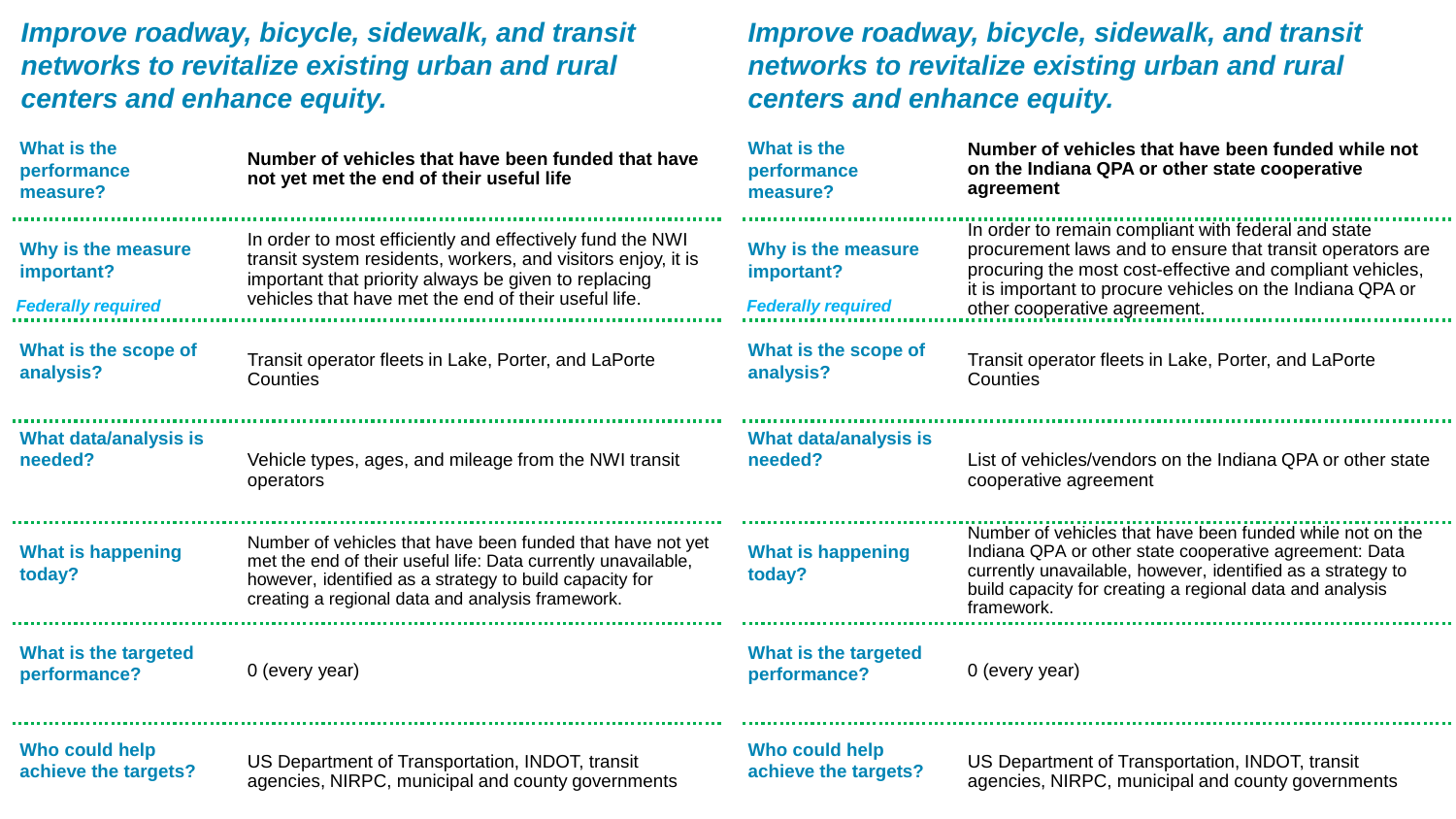## *Focus educational and workforce development initiatives on expanding skills that the modern economy requires.*

## *Focus educational and workforce development initiatives on expanding skills that the modern economy requires.*

| What is the<br>performance<br>measure?  | Number of people aged 18-34 with a college,<br>professional, or doctoral degree                                                                                                                                                                                     | <b>What is the</b><br>performance<br>measure? | Labor force participation rate                                                                                                                                                                                                                                                |
|-----------------------------------------|---------------------------------------------------------------------------------------------------------------------------------------------------------------------------------------------------------------------------------------------------------------------|-----------------------------------------------|-------------------------------------------------------------------------------------------------------------------------------------------------------------------------------------------------------------------------------------------------------------------------------|
| Why is the measure<br>important?        | A higher number of young, working-age people with a<br>higher education degree in NWI means that the NWI<br>workforce is better equipped to sustain higher paying jobs<br>and offer more diversity of employment opportunities to<br>this high-skilled talent pool. | Why is the measure<br>important?              | More NWI residents in the workforce means higher<br>economic productivity and greater wealth in the Region,<br>all else being equal. Also, the fewer NWI residents out of<br>the workforce means that safety net programs can be<br>more beneficial to the average recipient. |
| What is the scope of<br>analysis?       | Lake, Porter, and LaPorte Counties together                                                                                                                                                                                                                         | What is the scope of<br>analysis?             | Lake, Porter, and LaPorte Counties together                                                                                                                                                                                                                                   |
| <b>What data/analysis is</b><br>needed? | Educational Attainment and age from the US Census<br><b>Bureau</b>                                                                                                                                                                                                  | <b>What data/analysis is</b><br>needed?       | Labor force participation rate from the US Census Bureau                                                                                                                                                                                                                      |
| <b>What is happening</b><br>today?      | Number of people aged 18-34 with a college, professional,<br>or doctoral degree: 41,338                                                                                                                                                                             | <b>What is happening</b><br>today?            | Labor force participation rate: 61.2%                                                                                                                                                                                                                                         |
| What is the targeted<br>performance?    | Increase                                                                                                                                                                                                                                                            | What is the targeted<br>performance?          | 63.0% by 2035 and 68.0% by 2050                                                                                                                                                                                                                                               |
| Who could help<br>achieve the targets?  | All levels of government, educational institutions,<br>residents, employers, other education and workforce<br>organizations                                                                                                                                         | Who could help<br>achieve the targets?        | All levels of government, NWI Forum, One Region,<br>educational institutions, residents, employers, other<br>education and workforce organizations                                                                                                                            |